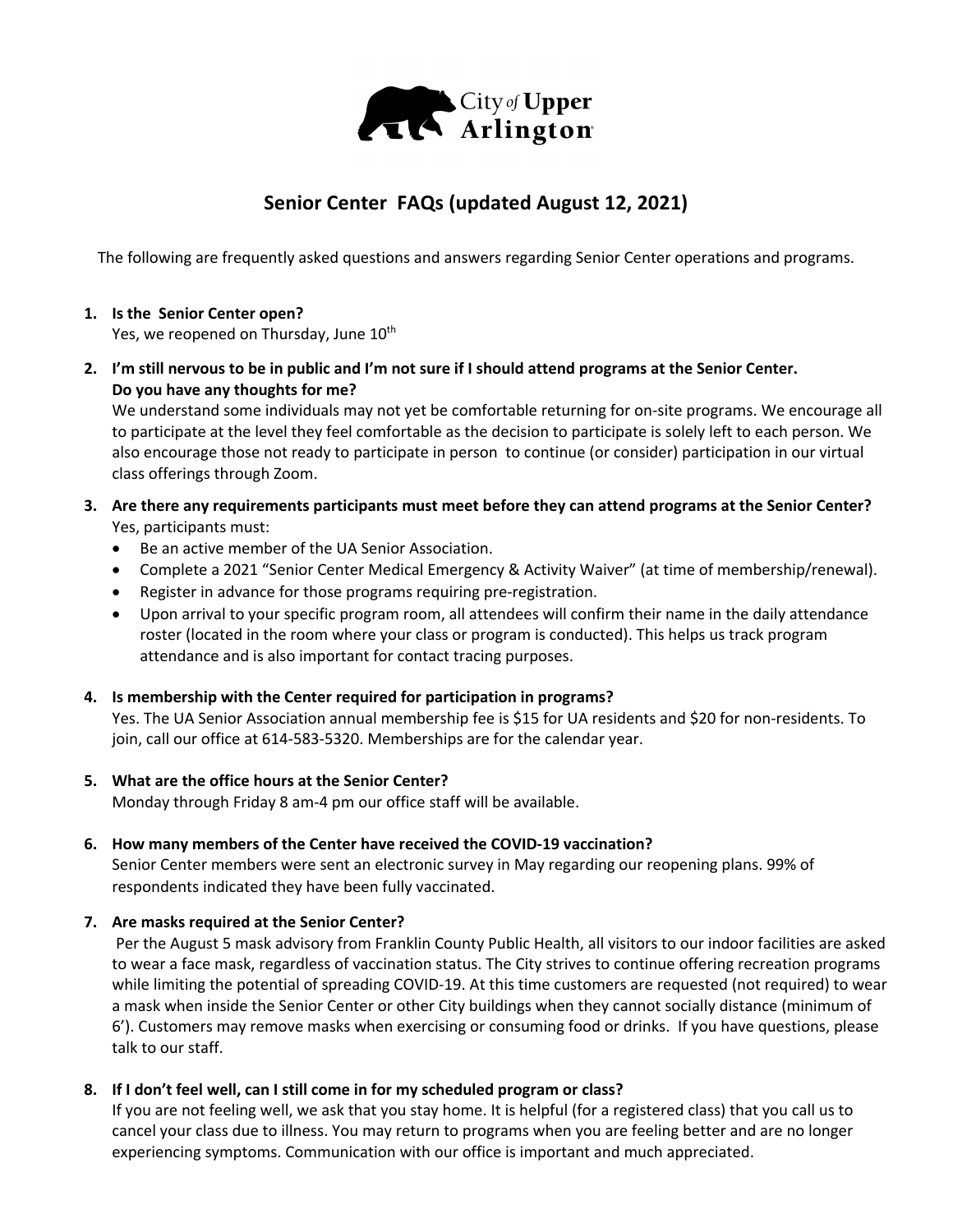## **9. Is COVID-19 vaccination required for participation?**

In accordance with State Health Orders, vaccination is strongly encouraged, it is not required. In respect to personal privacy, we will not track who is vaccinated versus who is not.

## **10. Do I need to have a COVID-19 test to participate in programs at the Senior Center? Will attendees be screened for COVID-19 symptoms before they arrive in the building?**

Participants are not required to be COVID-19 tested. We will not be screening people upon entrance to our facilities.

## **11. Will there be hand sanitizer at the facility? How will facilities be sanitized?**

Yes, we have sanitizer stations located in our entryways, as well as common areas for individuals to use. Program spaces will be sanitized by staff routinely throughout the day. Card groups, Art classes, Café UA and other similar programs will have hand sanitizer available at each table. Studio 55 will also make sanitizer wipes available to participants for use before and after using shared fitness equipment.

## **12. Will water fountains be available for use at the Center?**

Yes. We also highly encourage participants to bring their own labeled water bottle when possible.

## **13. Will the complimentary coffee bar be available for members to enjoy?**

Yes. Self-serve coffee and tea will be available for members. Hand sanitizer will also be located at the coffee bar for all to use when handling items at the coffee bar.

## **14. What factors impact which programs are resumed now vs delayed?**

- Instructor availability
- Exposure risks inherent to certain programs
- Some programs have been successful on Zoom and will continue on Zoom until further notice
- Program space availability

# **15. How do I register for a program/class?**

Advance registration is required through our department's WebTrac online registration website, along with payment by credit card. Please visit parks.uaoh.net to register. If needing additional assistance, you may call or stop by our office.

# **16. Can I still pay with cash for programs?**

Currently we do not accept cash payments. Credit card or check only, please.

# **17. Will Studio 55 Fitness Center operate as before?**

- Studio 55 hours will be abbreviated to Monday-Friday, 8 am-5:30 pm until further notice.
- Traditional usage format, no reservations required.
- Patrons are asked to wipe down equipment before and after use with provided sanitizing wipes.
- Staff will sanitize common facility touchpoints regularly throughout the day.

#### **18. Will Café' UA operate as before?**

- Café UA hours are Monday through Friday 11 am-12:30 pm.
- In order to abide by health requirements, food is not prepared or served from the kitchen. Café UA will operate as a "bring your own food and drink" service. Members may continue to enjoy lunch while socializing with peers.
- Hand sanitizer is available at each table. Handwashing before and after meals is encouraged.